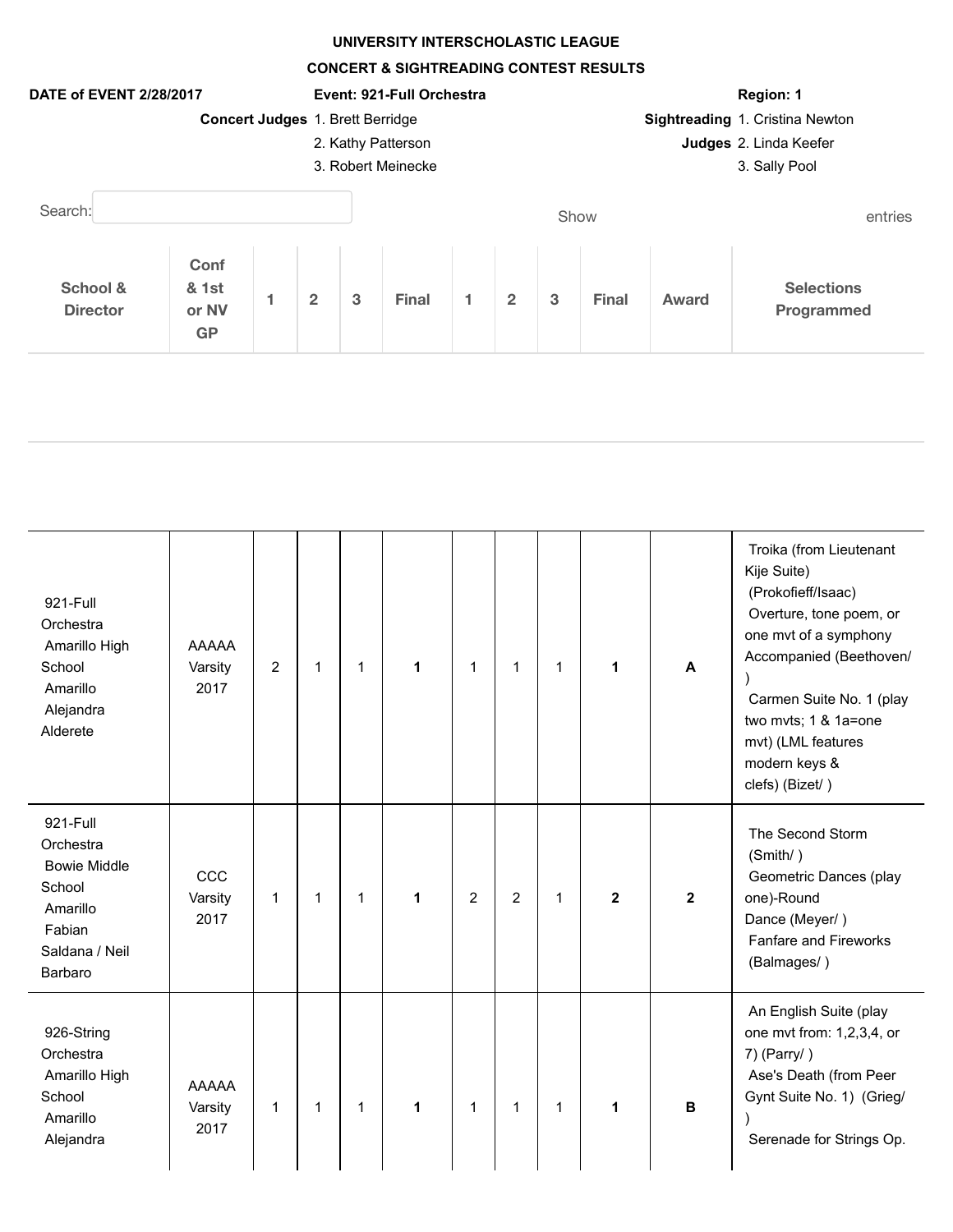| Alderete                                                                                        |                                         |   |                |                |             |              |              |   |   |             | 48 (Serenade in C) (play<br>one mvt) (Tchaikovsky/)                                                                                                        |
|-------------------------------------------------------------------------------------------------|-----------------------------------------|---|----------------|----------------|-------------|--------------|--------------|---|---|-------------|------------------------------------------------------------------------------------------------------------------------------------------------------------|
| 926-String<br>Orchestra<br>Amarillo High<br>School<br>Amarillo<br>Alejandra<br>Alderete         | <b>AAAAA</b><br>Non-<br>Varsity<br>2017 | 1 | 1              | 1              | 1           | 1            | 1            | 1 | 1 | $\mathbf c$ | Serenade for Strings<br>(play two mvts) (Leyden/)<br>American Princess (Bob<br>Phillips)<br>Brook Green Suite (play<br>mvts 1 & 2; or mvt<br>$3)$ (Holst/) |
| 926-String<br>Orchestra<br><b>Austin MS</b><br>Amarillo<br>Jill Bradford                        | CC<br>Varsity<br>2017                   | 2 | $\overline{2}$ | $\overline{2}$ | $\mathbf 2$ | $\mathbf{1}$ | 1            | 1 | 1 | $\mathbf 2$ | Sinfonia<br>(Telemann/Mathews)<br>Dabbling in the Dew<br>(Anon. or Trad./Atwell)<br>Unbridled (Spata)                                                      |
| 926-String<br>Orchestra<br><b>Austin MS</b><br>Amarillo<br>Jill Bradford                        | CC<br>Non-<br>Varsity<br>2017           | 1 | 1              | 1              | 1           | 1            | 1            | 1 | 1 | D           | An Elizabethan Madrigal<br>(Now is the Month of<br>Maying) (Morley/Monday)<br>Sahara Crossing (Meyer/<br>Turbulence (Owens)                                |
| 926-String<br>Orchestra<br><b>Austin MS</b><br>Amarillo<br>Jill Bradford                        | CC<br>Sub<br>Non-<br>Varsity<br>2017    | 1 | 1              | 1              | 1           | 1            | 1            | 1 | 1 | D           | St. Lawrence Overture<br>(Del Borgo/)<br>Celtic Dance (Williams/)<br>Dragonhunter (Meyer/)                                                                 |
| 926-String<br>Orchestra<br><b>Bonham Middle</b><br>School<br>Amarillo<br>Danielle<br>Kupresanin | CC<br>Varsity<br>2017                   | 1 | 1              | 1              | 1           | 1            | 1            | 1 |   | C           | Toccata<br>(Frescobaldi/Beeman)<br>Dos Fuegos (Sieving/)<br>Spartacus (Balmages)                                                                           |
| 926-String<br>Orchestra<br>Bonham Middle<br>School<br>Amarillo<br>Danielle<br>Kupresanin        | CC<br>Non-<br>Varsity<br>2017           | 1 | 1              | $\mathbf{1}$   | 1           | 1            | 1            | 1 | 1 | D           | Procession of the Knights<br>(Brubaker/)<br>Skye Boat Song (Anon.<br>or Trad./Croft)<br>Dance of Fire (Halferty)                                           |
| 926-String<br>Orchestra<br><b>Bonham Middle</b><br>School<br>Amarillo<br>Danielle<br>Kupresanin | CC<br>Sub<br>Non-<br>Varsity<br>2017    | 1 | $\overline{c}$ | $\mathbf{1}$   | 1           | 1            | $\mathbf{1}$ | 1 | 1 | D           | <b>Bow-Regard's Parade</b><br>(Caponegro/)<br>Roundelay in D<br>(Stephan/)<br>Sourwood Mountain<br>(Philips/)                                              |
|                                                                                                 |                                         |   |                |                |             |              |              |   |   |             |                                                                                                                                                            |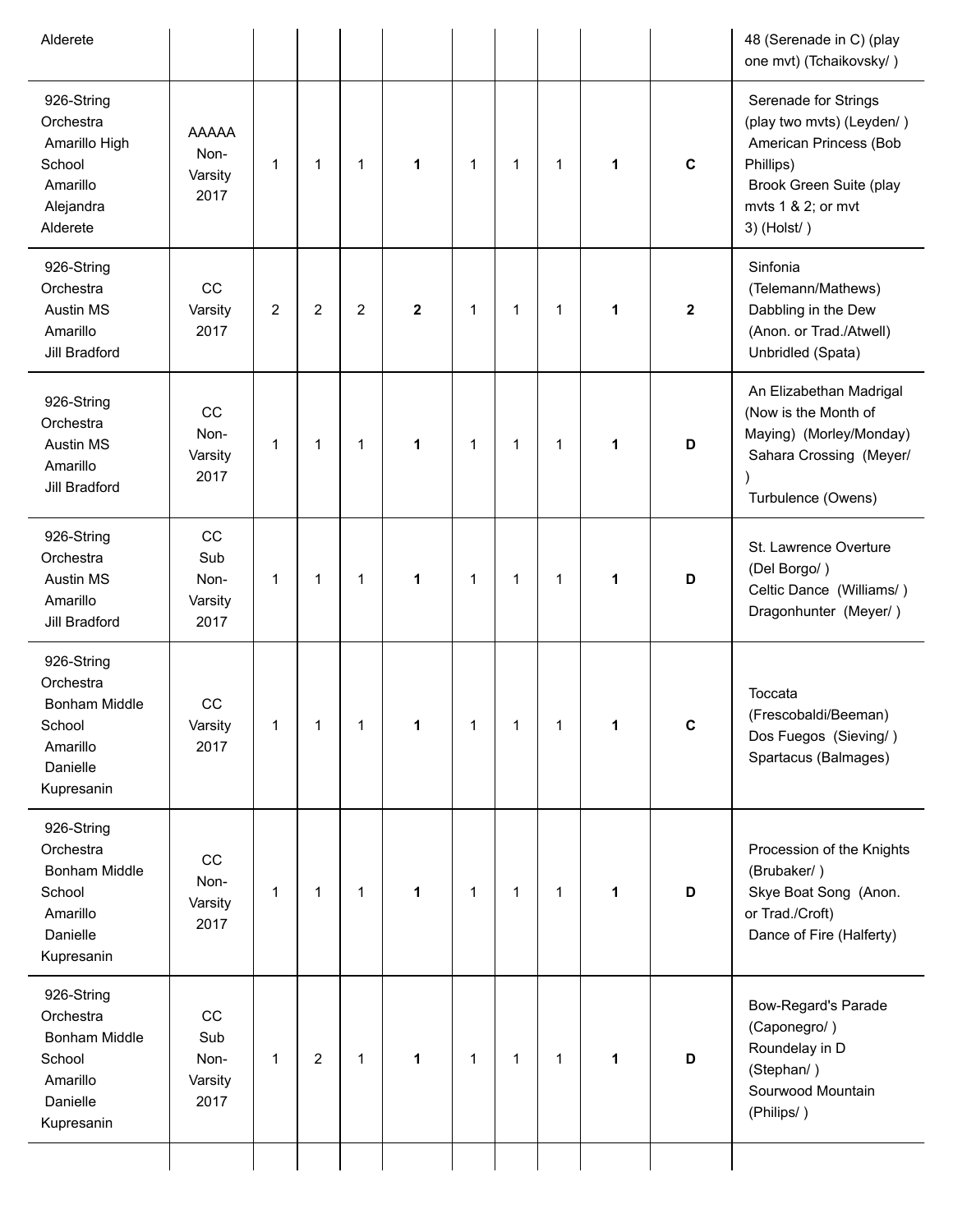| 926-String<br>Orchestra<br><b>Bowie Middle</b><br>School<br>Amarillo<br><b>Bryan Gomez</b>        | CCC<br>Sub<br>Non-<br>Varsity<br>2017          | 2            | $\overline{2}$ | 1              | $\mathbf 2$  | 1              | $\mathbf{1}$   | 1              | 1           | $\mathbf 2$             | <b>Fiddling A-Round</b><br>(Caponegro/)<br>Sahara Crossing (Meyer/<br>Mississippi<br>Cakewalk (Mark Williams)    |
|---------------------------------------------------------------------------------------------------|------------------------------------------------|--------------|----------------|----------------|--------------|----------------|----------------|----------------|-------------|-------------------------|------------------------------------------------------------------------------------------------------------------|
| 926-String<br>Orchestra<br><b>Bowie Middle</b><br>School<br>Amarillo<br>Fabian Saldana            | CCC<br>Sub<br>Non-<br>Varsity B<br>2017        | 1            | $\overline{2}$ | $\overline{2}$ | $\mathbf 2$  | $\overline{2}$ | $\mathbf{1}$   | 1              | 1           | $\overline{\mathbf{2}}$ | The Winds of<br>Autumn (Hopkins)<br>Ode To Joy<br>(Beethoven/Caponegro)<br>St. Lawrence Overture<br>(Del Borgo/) |
| 926-String<br>Orchestra<br><b>Bowie Middle</b><br>School<br>Amarillo<br>Fabian Saldana            | CCC<br>Sub<br>Non-<br>Varsity A<br>2017        | $\mathbf{1}$ | $\mathbf{1}$   | 3              | 1            | 1              | $\mathbf{1}$   | $\mathbf{1}$   | 1           | D                       | All Strings Attached<br>(Neihaus/)<br>Nobodyes Gigge (Anon.<br>or Trad./Hare)<br>Medieval<br>Kings (Newbold)     |
| 926-String<br>Orchestra<br><b>Bowie Middle</b><br>School<br>Amarillo<br>Fabian Saldana            | CCC<br>Varsity<br>2017                         | 1            | 2              | 1              | 1            | 1              | 1              | 1              | 1           | $\mathbf c$             | Highridge Overture (Del<br>Borgo/)<br>Fantasy on American<br>Themes (Bryant/)<br>The Highwire (Silva/)           |
| 926-String<br>Orchestra<br><b>Bowie Middle</b><br>School<br>Amarillo<br>Fabian Saldana            | CCC<br>Non-<br>Varsity<br>2017                 | 1            | 1              | 1              | 1            | 1              | $\mathbf{1}$   | 1              | 1           | D                       | March Grand (Shaffer)<br>A Beethoven Lullaby<br>(piano opt) (Balmages/)<br>Mystic Dances (Frizzi/)               |
| 926-String<br>Orchestra<br>Caprock High<br>School<br>Amarillo<br>Bryan<br>Gomez / Danica<br>Ahedo | <b>AAAAA</b><br>Sub<br>Non-<br>Varsity<br>2017 | 3            | $\overline{2}$ | $\mathbf{1}$   | $\mathbf{2}$ | 1              | $\overline{2}$ | $\overline{2}$ | $\mathbf 2$ |                         | Viva los Conquistadores!<br>(Monday/)<br>North Country Legend<br>(Williams/)<br>The Highwire (Silva/)            |
| 926-String<br>Orchestra<br>Caprock High<br>School<br>Amarillo<br>Danica Ahedo                     | <b>AAAAA</b><br>Varsity<br>2017                | 1            | 1              | 1              | 1            | 1              | $\mathbf{1}$   | $\mathbf{1}$   | 1           | A                       | Jubilant Overture<br>(Reznicow/)<br>Interlude (Daniels/)<br>America's Cup (Silva/)                               |
| 926-String<br>Orchestra<br>Caprock High                                                           | AAAAA                                          |              |                |                |              |                |                |                |             |                         | Four Movements for<br>String Orchestra (play two                                                                 |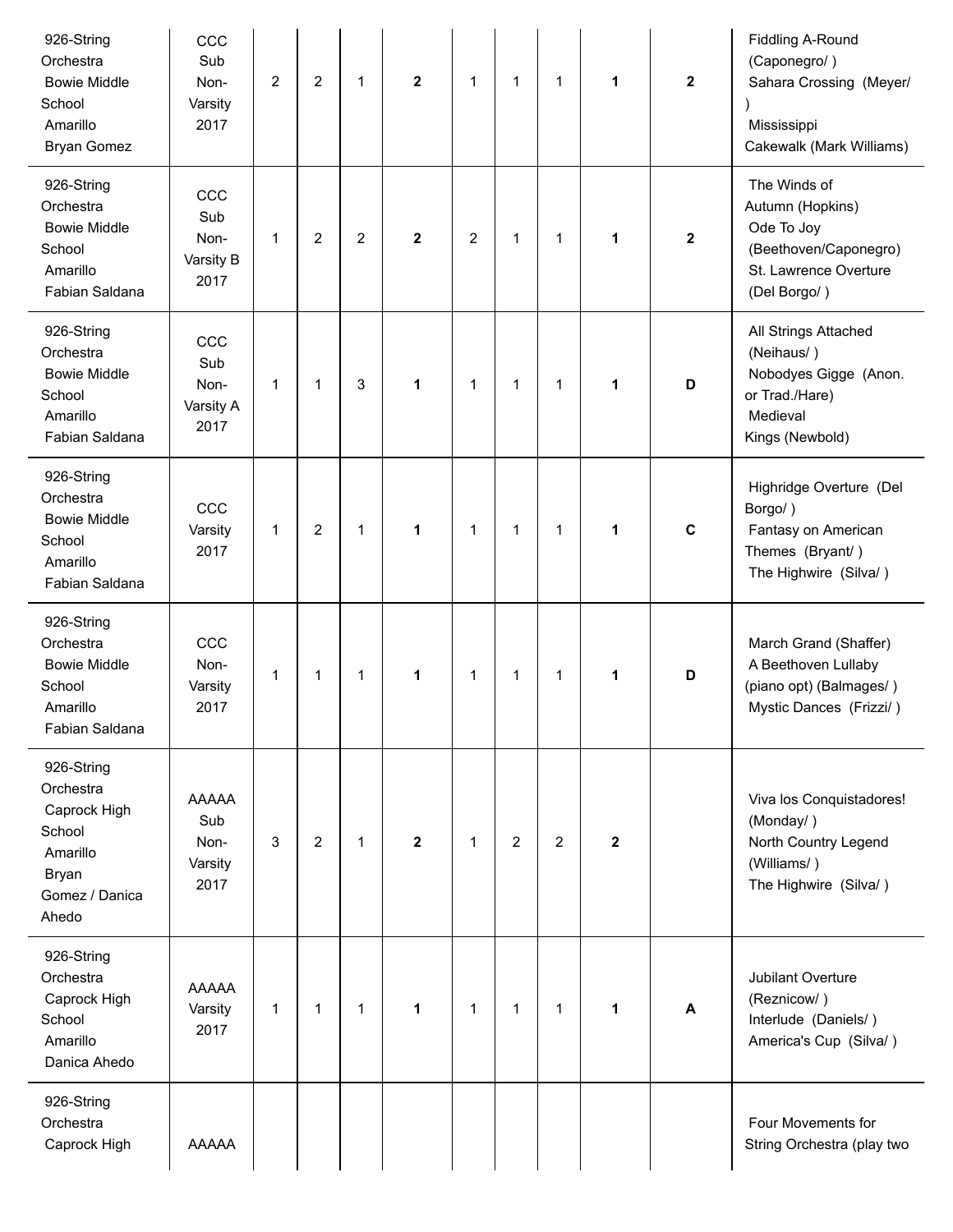| School<br>Amarillo<br>Danica<br>Ahedo / Bryan<br>Gomez                                           | Non-<br>Varsity<br>2017                 | 1                       | 1              | $\mathbf{1}$   | 1            | 1              | 1              | 1              | 1                       | $\mathbf c$  | mvts) (Ovanin/)<br>Romance (Rush)<br>Kilimanjaro (piano not<br>required) (Silva/)                                               |
|--------------------------------------------------------------------------------------------------|-----------------------------------------|-------------------------|----------------|----------------|--------------|----------------|----------------|----------------|-------------------------|--------------|---------------------------------------------------------------------------------------------------------------------------------|
| 926-String<br>Orchestra<br><b>Crockett Middle</b><br>School<br>Amarillo<br>Noah Littlejohn       | CC<br>Non-<br>Varsity<br>2017           | $\overline{2}$          | $\overline{2}$ | $\overline{2}$ | $\mathbf 2$  | 1              | $\mathbf{1}$   | $\mathbf{1}$   | 1                       | $\mathbf{2}$ | Introduction and<br>Scherzando for String<br>Orchestra (Hinds/)<br>Asobu (Yamada)<br>Gaelic Castle (Newbold/                    |
| 926-String<br>Orchestra<br><b>Crockett Middle</b><br>School<br>Amarillo<br>Noah Littlejohn       | CC<br>Varsity<br>2017                   | $\overline{\mathbf{c}}$ | 1              | 2              | $\mathbf{2}$ | 1              | 1              | 1              | 1                       | $\mathbf 2$  | Kinetic Energy (Clark/)<br>Jupiter Theme from The<br>Planets (Holst/Hash)<br>Fiddles on Fire<br>(Williams/)                     |
| 926-String<br>Orchestra<br>deZavala MS<br>Amarillo<br><b>Breanna</b><br>Parker / N/A<br>Acc: N/A | $\mathsf{C}$<br>Non-<br>Varsity<br>2017 | $\overline{2}$          | 3              | 1              | $\mathbf{2}$ | 1              | 1              | 1              | 1                       | $\mathbf 2$  | <b>Twilight Dancers (Susan</b><br>H. Day)<br>Incantations (David<br>Hinds)<br>Celtic Dance (Mark<br>Williams)                   |
| 926-String<br>Orchestra<br>deZavala MS<br>Amarillo<br><b>Breanna</b><br>Parker / N/A<br>Acc: N/A | C<br>Varsity<br>2017                    | 1                       | 1              | 1              | 1            | 1              | 1              | 1              | 1                       | $\mathbf C$  | Bavarian<br>Rhapsody (David Shaffer)<br>Primula (Yukiko<br>Nishimura)<br>Swedish<br>Rhapsody (Hugo<br>Alfven/Kathy L. Fishburn) |
| 926-String<br>Orchestra<br>Fannin Middle<br>School<br>Amarillo<br>Stephanie<br>Littlejohn        | CC<br>Non-<br>Varsity C<br>2017         | 3                       | $\overline{a}$ | 3              | $\mathbf{3}$ | $\overline{c}$ | $\overline{2}$ | $\overline{c}$ | $\overline{\mathbf{2}}$ |              | Clog Dance (Del Borgo)<br>Apache (Nunez)<br>Sea Venture (Todd<br>Parrish)                                                       |
| 926-String<br>Orchestra<br>Fannin Middle<br>School<br>Amarillo<br>Stephanie<br>Littlejohn        | CC<br>Varsity C<br>2017                 | $\overline{2}$          | 3              | $\overline{2}$ | $\mathbf{2}$ | $\overline{2}$ | $\overline{2}$ | $\overline{2}$ | $\overline{\mathbf{2}}$ |              | Night Shift (Richard<br>Meyer)<br>A Beethoven Lullaby<br>(Brian Balmages)<br>Epic (Larry Clark)                                 |
| 926-String<br>Orchestra                                                                          |                                         |                         |                |                |              |                |                |                |                         |              |                                                                                                                                 |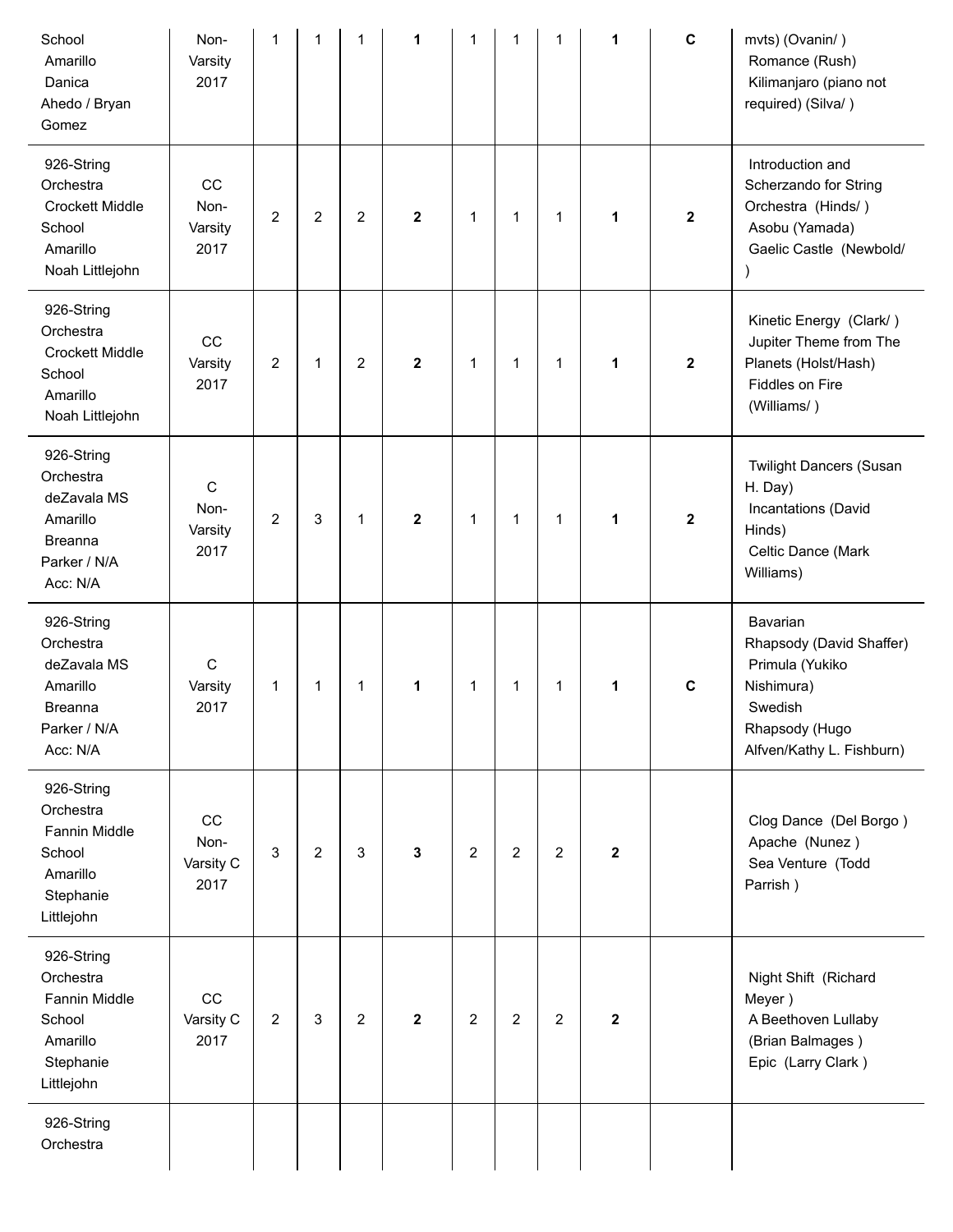| Horace Mann<br>Middle School<br>Amarillo<br>Carlie<br>Cates / Lindsay<br>Shupp and Joe<br>Babcock                                                   | CC<br>Varsity<br>2017            | 1              | $\overline{2}$ | $\mathbf{1}$ | 1 | 1 | $\mathbf{1}$   | $\mathbf{1}$   | 1            | $\mathbf c$    | Prairie Spirit (David<br>Hinds)<br>Canyon Sunset (John<br>Caponegro)<br>Quintus (Larry Clark)                        |
|-----------------------------------------------------------------------------------------------------------------------------------------------------|----------------------------------|----------------|----------------|--------------|---|---|----------------|----------------|--------------|----------------|----------------------------------------------------------------------------------------------------------------------|
| 926-String<br>Orchestra<br>Horace Mann<br>Middle School<br>Amarillo<br>Carlie<br>Cates / Lindsay<br>Shupp and Joe<br><b>Babcock</b>                 | CC<br>Non-<br>Varsity<br>2017    | $\overline{2}$ | 1              | $\mathbf{1}$ | 1 | 1 | $\overline{2}$ | $\mathbf{1}$   | 1            | D              | Intensity (Sean<br>O'Loughlin)<br>African Song And<br>Round (Deborah Baker<br>Monday)<br>Apache (Carold Nunez)       |
| 926-String<br>Orchestra<br>Palo Duro High<br>School<br>Amarillo<br>Lindsay<br>Shupp / Joe<br>Babcock, Matias<br>Arambula IV,<br><b>Carlie Cates</b> | <b>AAAAA</b><br>Varsity<br>2017  | $\mathbf{1}$   | 1              | $\mathbf{1}$ | 1 | 1 | $\mathbf{1}$   | 1              | 1            | A              | I Remember (Day/)<br>Iditarod (Newbold/)<br>A Lithuanian Nocturne<br>(Traditional/Meyer)                             |
| 926-String<br>Orchestra<br>Palo Duro HS<br>Amarillo<br>Joe<br>Babcock / Lindsay<br>Shupp, Matias<br>Arambula IV,<br><b>Carlie Cates</b>             | AAAAA<br>Non-<br>Varsity<br>2017 | 1              |                | 1            | 1 | 2 | 2              | 1              | 2            | 2              | Air and Caprice (Larry<br>Clark)<br>Canyon Sunset (John<br>Caponegro)<br>Scarborough Fair (Brian<br>Balmages)        |
| 926-String<br>Orchestra<br>Sam Houston<br>Middle School<br>Amarillo<br><b>Billy Prescott</b>                                                        | CC<br>Varsity<br>2017            | 1              | 1              | $\mathbf{1}$ | 1 | 1 | $\overline{2}$ | $\overline{c}$ | $\mathbf{2}$ | $\overline{2}$ | Cross Country (Chase/)<br>Fiddles on Fire<br>(Williams/)<br>The Bedfont Album (play<br>two) (Bach/Brown)             |
| 926-String<br>Orchestra<br>Tascosa High<br>School<br>Amarillo<br>Harold<br>Scarbrough                                                               | AAAAAA<br>Varsity<br>2017        | $\mathbf 1$    | 1              | $\mathbf{1}$ | 1 | 1 | $\mathbf{1}$   | 1              | 1            | A              | Rhythm Sticks (Atwell/)<br>Miraj (Meyer/)<br>Concerto or Concerto<br>Grosso in G major, Mov'ts<br>III & IV (Handel/) |
|                                                                                                                                                     |                                  |                |                |              |   |   |                |                |              |                |                                                                                                                      |

j.

L